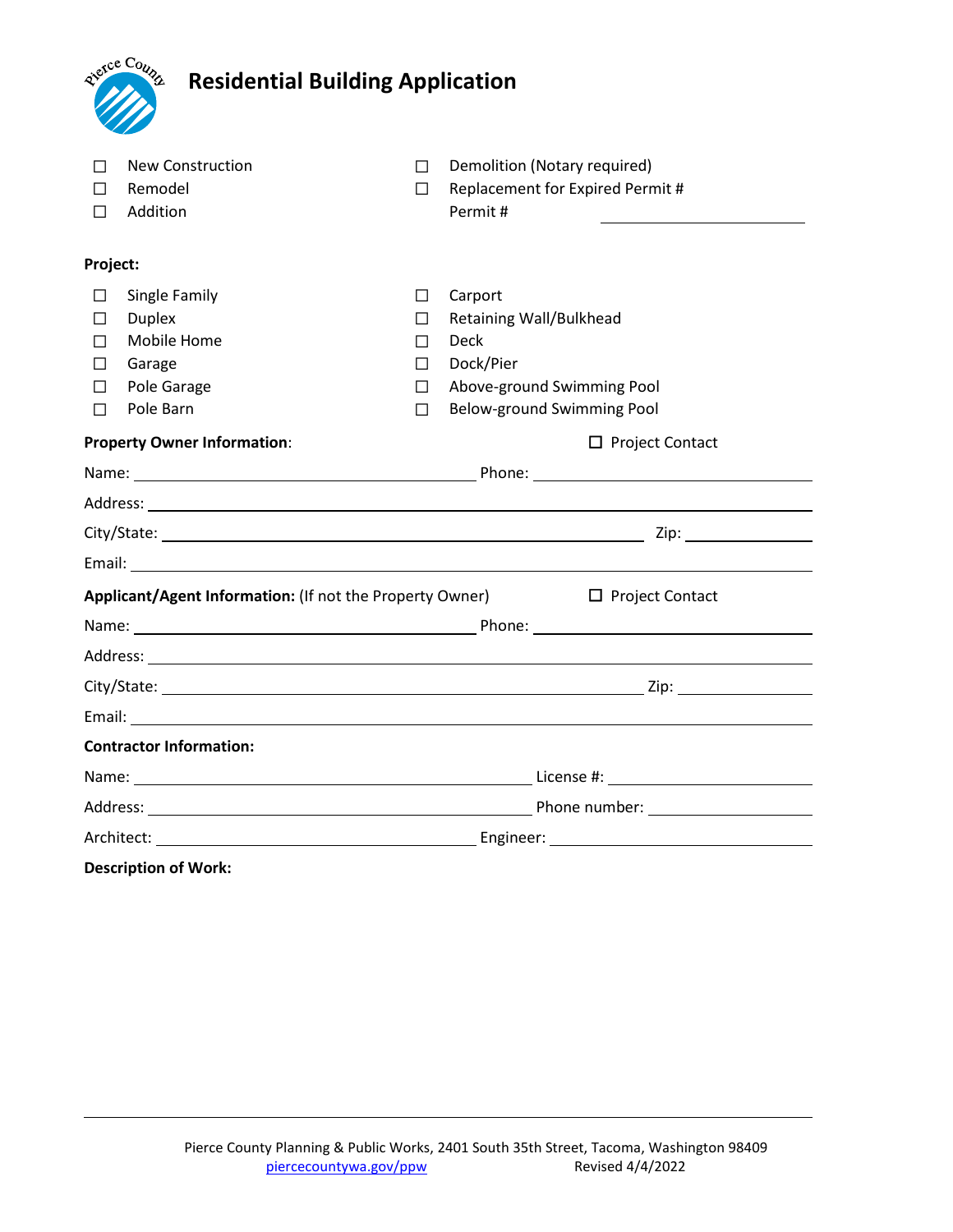#### **Site Information:**

|                                                                                                      |                                                               |                | Building Data: Stories __________ Bedrooms ____________ Bathrooms _____________ Fireplaces __________                       |
|------------------------------------------------------------------------------------------------------|---------------------------------------------------------------|----------------|-----------------------------------------------------------------------------------------------------------------------------|
| Proposed New Floor Area in Square Footage: (for New Construction / Addition)                         |                                                               |                |                                                                                                                             |
|                                                                                                      |                                                               |                | 1st floor [10] [10] [11] Finished Basement [10] [10] Garage [10] [20] Pole Barn [10] [10] Pole Barn [10] [10] $\frac{1}{2}$ |
|                                                                                                      |                                                               |                | 2nd floor ______________Unfinished Basement __________Carport ________________3rd floor ____________                        |
| Uncovered Decks & Porches more than 30" above grade ____________________________                     |                                                               |                |                                                                                                                             |
|                                                                                                      |                                                               |                |                                                                                                                             |
| Proposed Remodel Floor Area in Square Footage: (for Remodel)                                         |                                                               |                |                                                                                                                             |
|                                                                                                      |                                                               |                |                                                                                                                             |
|                                                                                                      |                                                               |                | 2nd floor ___________Unfinished Basement _____________Carport ______________3rd floor ______________                        |
| Uncovered Decks & Porches more than 30" above grade_____________________________                     |                                                               |                |                                                                                                                             |
| <b>Covered</b> Decks, Porches, and Patios                                                            |                                                               |                |                                                                                                                             |
| <b>Construction method:</b>                                                                          |                                                               |                |                                                                                                                             |
| $\Box$ Wood Frame                                                                                    | $\Box$ Metal Frame $\Box$ Pole Building $\Box$ Concrete Block |                |                                                                                                                             |
| <b>Heating system:</b>                                                                               |                                                               |                |                                                                                                                             |
| $\Box$ Electric: $\Box$ Forced Air $\Box$ Wall* $\Box$ Baseboard* $\Box$ Heat Pump                   |                                                               |                |                                                                                                                             |
| *Please Note: Wall and Baseboard heaters require the installation of a ductless heat pump            |                                                               |                |                                                                                                                             |
| $\square$ Gas/Oil:<br>$\Box$ Forced Air                                                              | $\square$ Boiler                                              | $\Box$ Radiant |                                                                                                                             |
|                                                                                                      |                                                               |                |                                                                                                                             |
| New/change to Plumbing or Mechanical systems: □ Yes □ No                                             |                                                               |                |                                                                                                                             |
|                                                                                                      |                                                               |                |                                                                                                                             |
| Water Source: (check one) □Public (Purveyor/Group Well)                                              |                                                               |                | $\Box$ Individual Well                                                                                                      |
| <b>Sewage disposal:</b> (check one) $\Box$ Septic                                                    |                                                               |                |                                                                                                                             |
|                                                                                                      |                                                               |                |                                                                                                                             |
| Valuation of Project: \$                                                                             |                                                               |                |                                                                                                                             |
| (Cost of entire project, including material, labor, and professional services or manufactured homes) |                                                               |                |                                                                                                                             |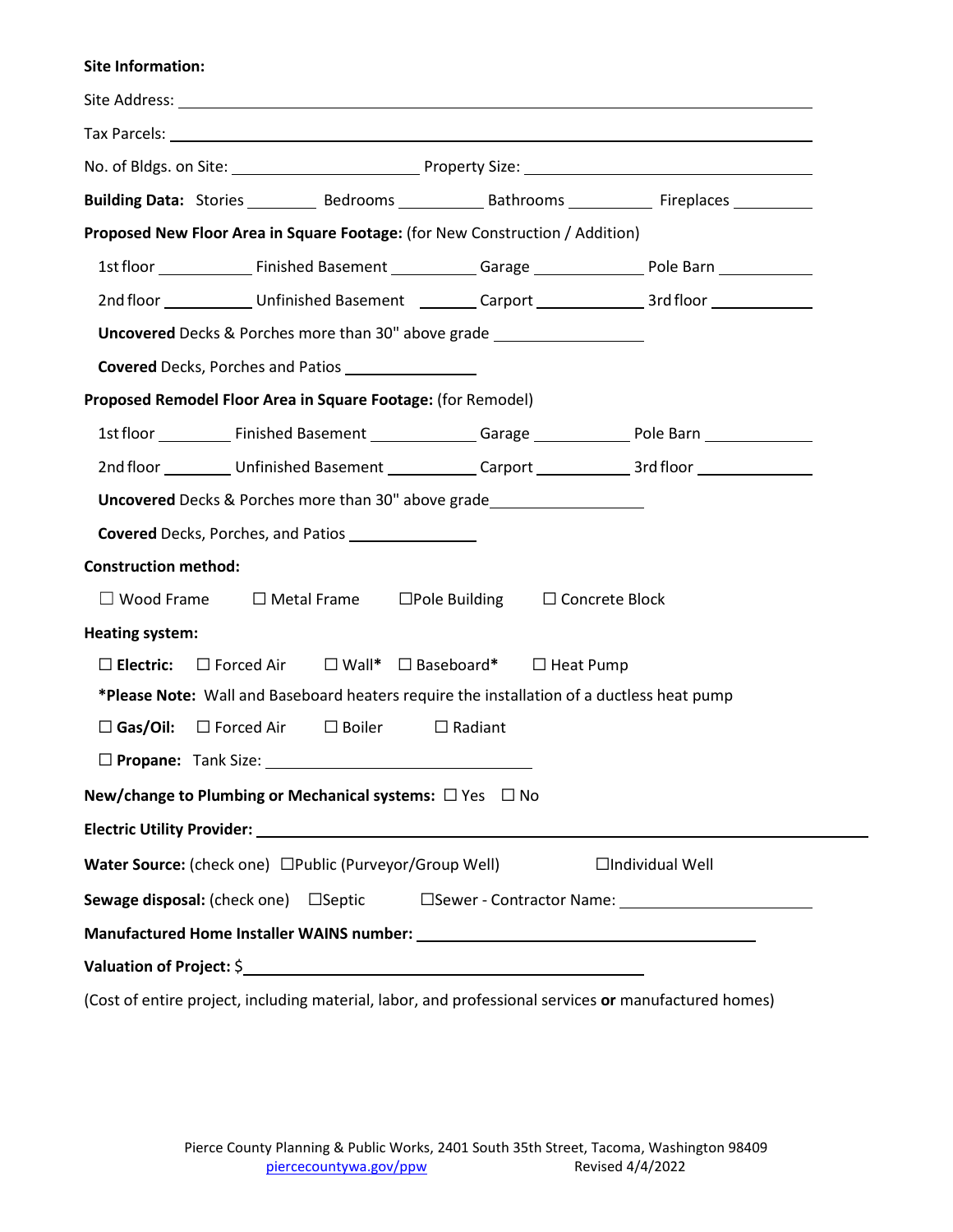### **[Whole House Ventilation System:](http://apps.leg.wa.gov/wac/default.aspx?cite=51-51-1507)** (check one)

☐ Option 1 - **IRC M1505.4.1.2** Whole House Venting Using Exhaust Fans

☐ Option 2 - **IRC M1505.4.1.5** Whole House Ventilation Integrated with Central Heating

☐ Option 3 - **IRC M1505.4.1.3** Whole House Ventilation Ducted from Supply Fan

☐ Option 4 - **IRC M1505.4.1.4** Balanced Whole House Ventilation System (ERV/HRV) (flow testing not required for option 4)

CFM:

Whole House Ventilation Rate: CFM per M1505.4.3.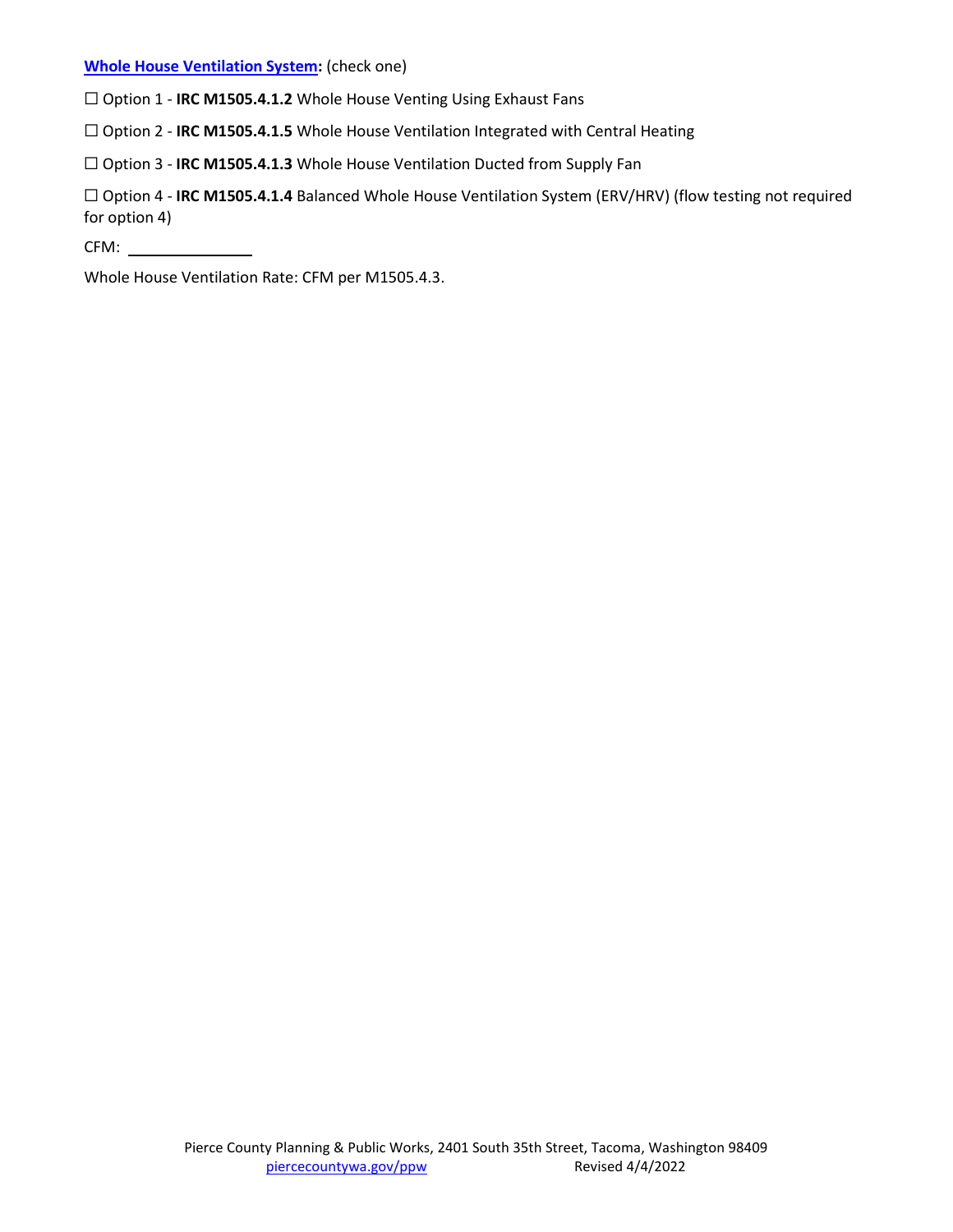## **Signatures**

- **The Applicant/Agent must sign the application.**
- **A notarized signature is only required for a Demolition permit.**

I certify that to the best of my knowledge and belief, the information provided in this application is true, complete, and accurate. I also certify that I have the authority to carry out the proposed activities, and I agree to start work only after all necessary permits and approvals have been received.

I hereby grant to the agencies to which this application is made or forwarded, the right to enter the abovedescribed location to inspect the proposed, in-progress, or completed work.

Property owner:

- $\Box$  I authorize the applicant/agent to act on my behalf in matters related to this application.
- $\Box$  I hereby authorize the applicant/agent to apply for a Demolition Permit. Owner's signature must be notarized.
- ☐ I authorize the applicant/agent to receive issued and approved plans from Pierce County.

| <b>Property Owner Signature</b> | Date |  |
|---------------------------------|------|--|
| Applicant/Agent Signature       | Date |  |

### Applicant Attestation:

Applicants must confirm they have a legal right to begin the permitting process for the proposed development project. The Applicant [Attestation](https://www.cognitoforms.com/PierceCountyPlanningPublicWorks/ApplicantAttestation?v2) form must be completed and uploaded with application submittal along with any required supporting documents.

If the applicant is an agent of the property owner, they must submit written permission from the property owner that authorizes them to act on their behalf. **This completed application, signed by the property owner, counts as agent authorization.**

*A notarized signature is only required for a Demolition permit.*

| STATE OF WASHINGTON |       |
|---------------------|-------|
|                     | ) SS. |
| County of Pierce    |       |

On this day personally appeared before me , to me known to be the individual described in and who executed the within and foregoing instrument and acknowledged that they signed the same as their free and voluntary act and deed, for the uses and purposes therein mentioned.

GIVEN under my hand and official seal this  $\qquad \qquad$  day of  $\qquad \qquad$ 

NOTARY PUBLIC in and for the State of Washington

Residing in: the state of the state of the state of the state of the state of the state of the state of the state of the state of the state of the state of the state of the state of the state of the state of the state of t

Commission Expires:

 $\overline{a}$